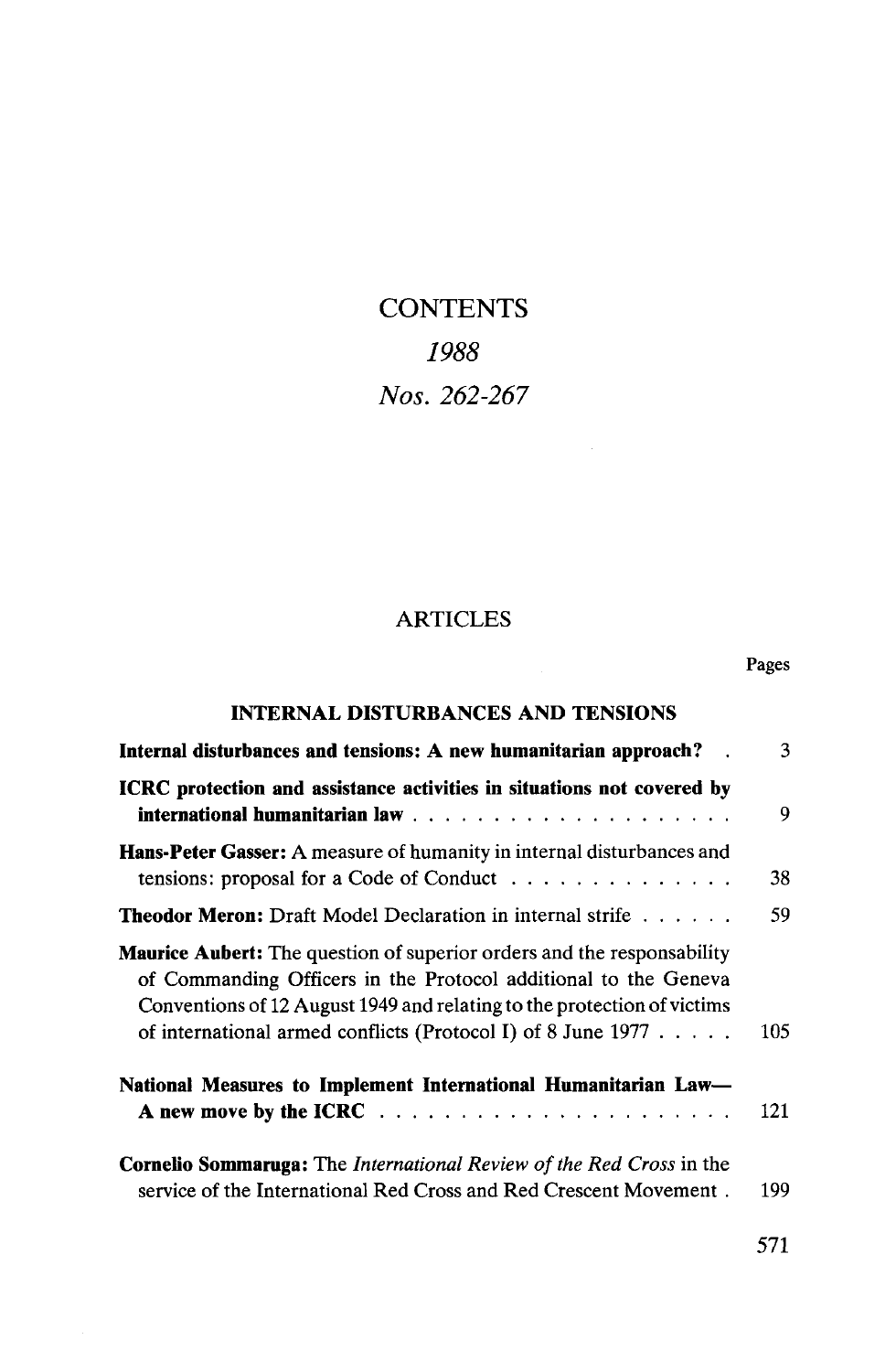## **DEVELOPMENT AND CO-OPERATION WITHIN THE INTERNATIONAL RED CROSS AND RED CRESCENT MOVEMENT**

| Development of National Red Cross and Red Crescent Societies and                                                                                                                      | 203 |
|---------------------------------------------------------------------------------------------------------------------------------------------------------------------------------------|-----|
| Major Ali Hassan Quoreshi: Development and co-operation                                                                                                                               | 207 |
| Dario L. R. Dantas dos Reis: Development of National Societies and<br>co-operation: The viewpoint of the Red Cross of Cape Verde                                                      | 213 |
| Troels Mikkelsen: Views on multilateral and bilateral relations in                                                                                                                    | 219 |
| Ahmed Abdallah El Sherif: The need for a practical approach to<br>development within the International Red Cross and Red Crescent                                                     | 225 |
| Oscar Ernesto Morales: Reflections on the subject: Development of                                                                                                                     | 228 |
| Red Cross of Yugoslavia: Reflections on the Red Cross, Red Crescent                                                                                                                   | 237 |
| <b>Jeanne Egger:</b> Development of National Societies and co-operation:                                                                                                              | 245 |
| Yves Sandoz: Developing National Societies: an ongoing challenge                                                                                                                      | 251 |
| Nicolas Vescey: Co-operation between the Central Tracing Agency of<br>the Internatinal Committee of the Red Cross and National Red Cross<br>and Red Crescent Society Tracing Services | 257 |
| Luis Nunes: A concept of development for the International Red Cross                                                                                                                  | 263 |
| <b>Gunnar Hagman:</b> From disaster relief to development                                                                                                                             | 275 |
| <b>About the authors</b>                                                                                                                                                              | 286 |

| <b>REFUGEES AND CONFLICT SITUATION</b>                     |  |  |  |  |  |  |  |  |  |  |  |
|------------------------------------------------------------|--|--|--|--|--|--|--|--|--|--|--|
| <b>Jean-Pierre Hocké:</b> Protection by action 325         |  |  |  |  |  |  |  |  |  |  |  |
| <b>Françoise Krill:</b> ICRC action in aid of refugees 328 |  |  |  |  |  |  |  |  |  |  |  |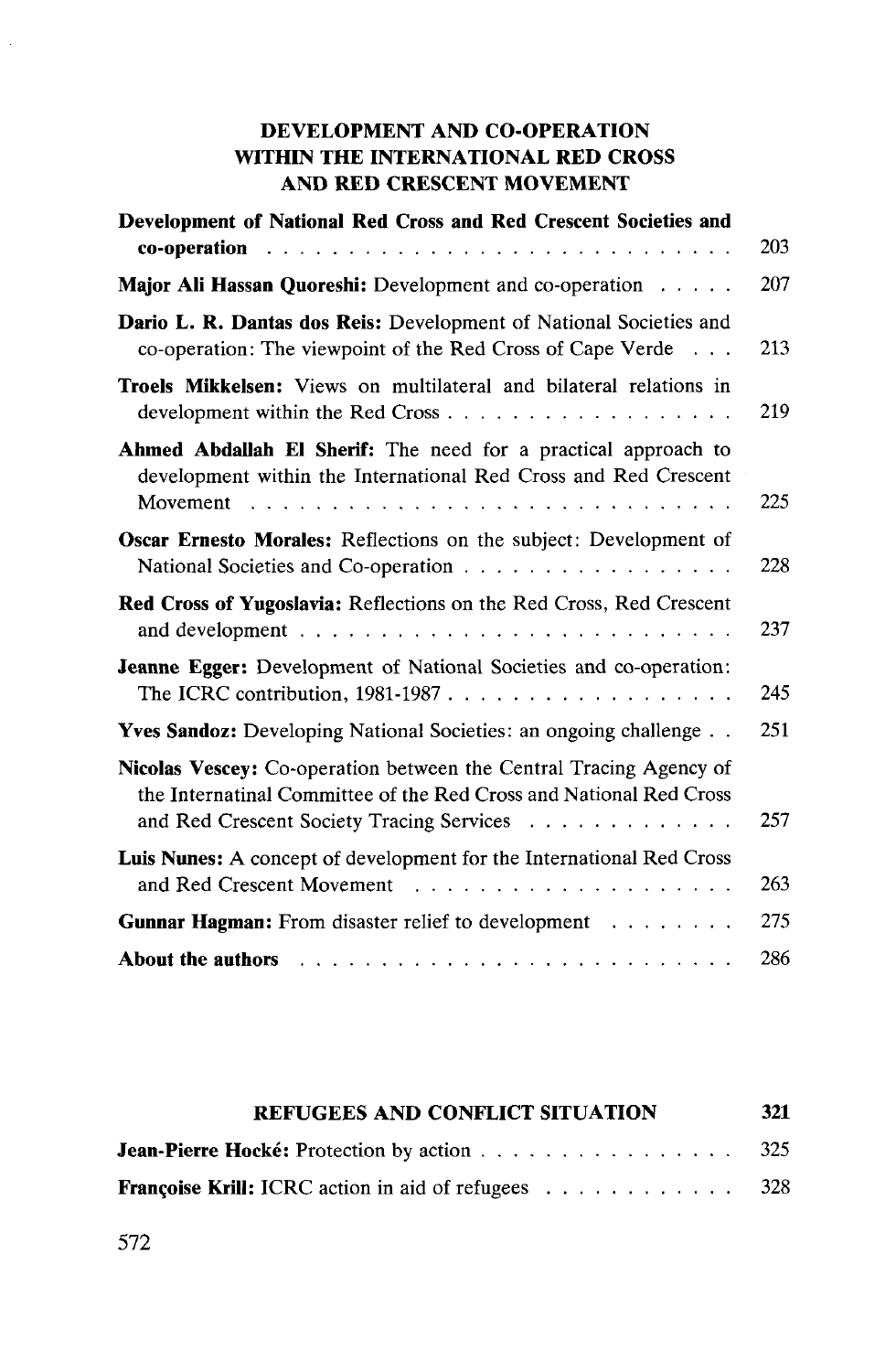| Vitit Muntarbhorn: Protection and assistance for refugees in armed<br>conflicts and internal disturbances: Reflections on the Mandates of the<br>International Red Cross and Red Crescent Movement and the Office<br>of the United Nations High Commissioner for Refugees | 351 |
|---------------------------------------------------------------------------------------------------------------------------------------------------------------------------------------------------------------------------------------------------------------------------|-----|
| Jovića Patrnogic: Thoughts on the relationship between International<br>Humanitarian Law and Refugee Law, their promotion and dissemi-                                                                                                                                    | 367 |
| The Italian Campaign of 1859                                                                                                                                                                                                                                              |     |
| Pellegrino Chiocchetti (1835-1892): A soldier's life                                                                                                                                                                                                                      | 422 |
| The Red Cross and human rights                                                                                                                                                                                                                                            |     |
| André Durand: Human rights as perceived by the founders of the Red                                                                                                                                                                                                        | 435 |
| A look at the International Museum of the Red Cross                                                                                                                                                                                                                       |     |
|                                                                                                                                                                                                                                                                           | 452 |
| Daniel Frei: International Humanitarian Law and Arms Control                                                                                                                                                                                                              | 491 |
| Philippe Eberlin: Underwater acoustic identification of hospital ships.                                                                                                                                                                                                   | 505 |
| Dr. Andrei K. Kisselev and Dr. Yuri E. Korneyev: Health Care ten                                                                                                                                                                                                          | 519 |
| 125th ANNIVERSARY OF THE INTERNATIONAL RED CROSS<br>AND RED CRESCENT MOVEMENT                                                                                                                                                                                             |     |
| <b>Bernard Chenot:</b> The International Red Cross                                                                                                                                                                                                                        | 141 |
| Joint message of the League of Red Cross and Red Crescent Societies<br>and the International Committee of the Red Cross (8 May 1988).                                                                                                                                     | 298 |
| Dmitry D. Venedictov: The Red Cross in the USSR and the World:                                                                                                                                                                                                            | 379 |
| Alexandra Issa-el-Khoury: Lebanese Red Cross: caught up in the<br>maelstrom<br>$\mathbf{1}$                                                                                                                                                                               | 417 |
| Seminar on Information and Dissemination of International Humani-<br>tarian Law as a contribution to peace (Leningrad, 10-14 October 1988)                                                                                                                                | 531 |
| Scientific Symposium on the Precursors of the Red Cross (Geneva,                                                                                                                                                                                                          | 533 |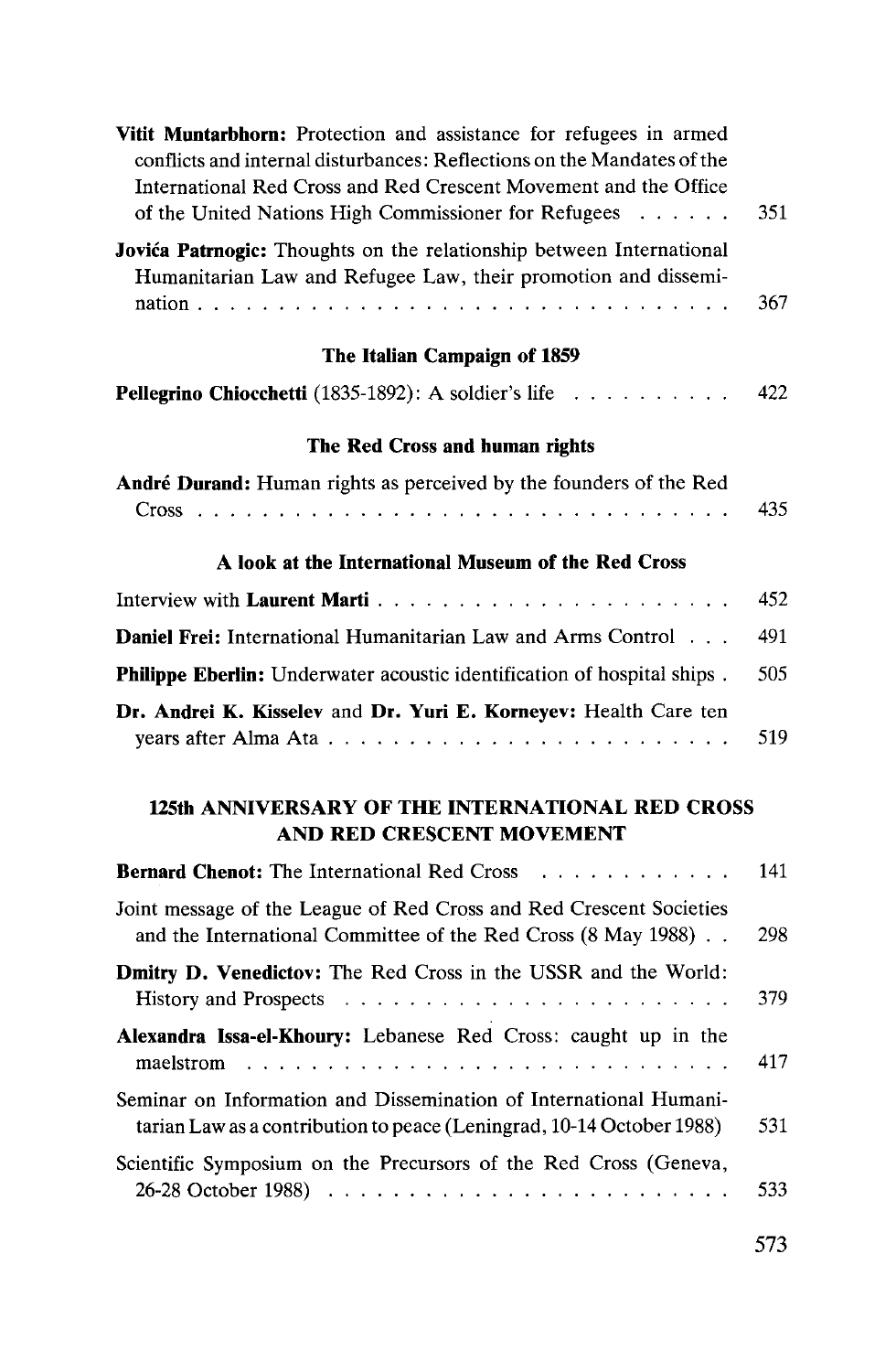|  | Inauguration of the International Museum of the Red Cross (Geneva, |     |
|--|--------------------------------------------------------------------|-----|
|  |                                                                    | 540 |

## **INTERNATIONAL COMMITTEE OF THE RED CROSS**

## *In Geneva:*

| Appointment of a new member to the ICRC                                                                                                                     | 77  |
|-------------------------------------------------------------------------------------------------------------------------------------------------------------|-----|
| Official visit to Japan by the ICRC President (January-February)                                                                                            | 77  |
| The Chancellor of Australia visits the ICRC (January-February) $\ldots$                                                                                     | 78  |
| ICRC Statutes brought into line with the revised Statutes of the Inter-<br>national Red Cross and Red Crescent Movement                                     | 153 |
| Recent missions by the President of the ICRC (March-April)                                                                                                  | 166 |
| The President of the Eastern Republic of Uruguay at the ICRC (March-                                                                                        | 170 |
|                                                                                                                                                             | 288 |
| ICRC Director General announces departure                                                                                                                   | 289 |
| ICRC President visits Cuba (May-June)                                                                                                                       | 290 |
| Federal Councillor Elisabeth Kopp visits the ICRC (May-June)                                                                                                | 291 |
|                                                                                                                                                             | 384 |
| Official visits to the ICRC (July-August)                                                                                                                   | 385 |
| Death of Mr. V. H. Umbricht, honorary member of the ICRC                                                                                                    | 387 |
| Death of Professor D. Frei, member of the ICRC                                                                                                              | 388 |
|                                                                                                                                                             | 457 |
| The President of the Swiss Confederation at the ICRC (September-<br>October) $\ldots \ldots \ldots \ldots \ldots \ldots \ldots \ldots \ldots \ldots \ldots$ | 461 |
|                                                                                                                                                             | 462 |
| Official visits to the ICRC (November-December)                                                                                                             | 543 |
| Recent missions of the ICRC president (November-December)                                                                                                   | 544 |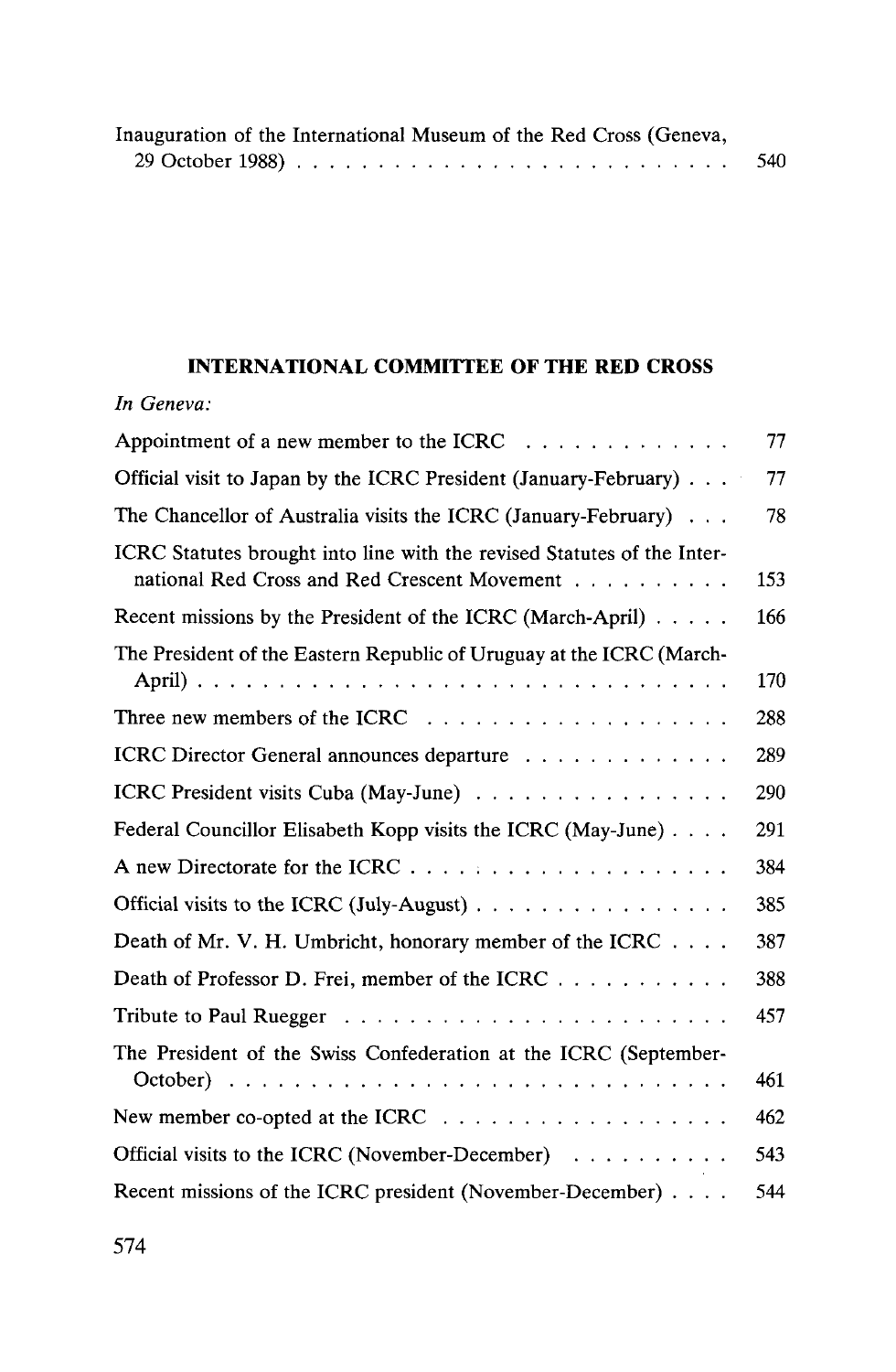#### *EXTERNAL ACTIVITIES:*

¥,

Africa—Latin America—Asia — Middle East:

| May-June $\ldots \ldots \ldots \ldots \ldots \ldots \ldots \ldots \ldots \ldots \ldots \ldots$ |  |  |  |  |  |  |  |  |  |  |  |  |  |
|------------------------------------------------------------------------------------------------|--|--|--|--|--|--|--|--|--|--|--|--|--|
|                                                                                                |  |  |  |  |  |  |  |  |  |  |  |  |  |
|                                                                                                |  |  |  |  |  |  |  |  |  |  |  |  |  |

#### **IN THE RED CROSS AND RED CRESCENT WORLD**

| The 125th Anniversary of the Foundation of the International            |     |
|-------------------------------------------------------------------------|-----|
|                                                                         | -86 |
| <b>Cornelio Sommaruga:</b> Tribute to the Pioneers of the International |     |
|                                                                         |     |

#### **Activities of National Red Cross and Red Crescent Societies**

| Guy Hullebroeck: The dissemination of humanitarian law, one of our<br>major concerns $\ldots \ldots \ldots \ldots \ldots \ldots \ldots \ldots \ldots \ldots$           | 178 |
|------------------------------------------------------------------------------------------------------------------------------------------------------------------------|-----|
| <b>François Gillioz:</b> Dissemination: Moroccan Red Crescent launches pilot<br>project $\ldots \ldots \ldots \ldots \ldots \ldots \ldots \ldots \ldots \ldots \ldots$ | 182 |
| Statutory meetings in Geneva (April 1988)                                                                                                                              | 299 |
|                                                                                                                                                                        | 301 |
| Joint Commission of the Empress Shôken Fund: Sixty-seventh distri-<br>bution of income $\ldots \ldots \ldots \ldots \ldots \ldots \ldots \ldots$                       | 303 |
| The Red Cross of Benin--Its Development strategy                                                                                                                       | 468 |

#### **Courses and Seminars for the National Societies**

| First-aid experts from African National Societies hold seminar 474   |     |
|----------------------------------------------------------------------|-----|
| Training course for dissemination officers of Portuguese-speaking    | 475 |
| <b>Frits Kalshoven:</b> Assistance to the victims of armed conflicts | 551 |
| Statutory meetings in Geneva (October 1988)                          | 554 |
| Recognition of the Mozambique Red Cross Society                      | 556 |
| Death of two eminent members of the Movement 558                     |     |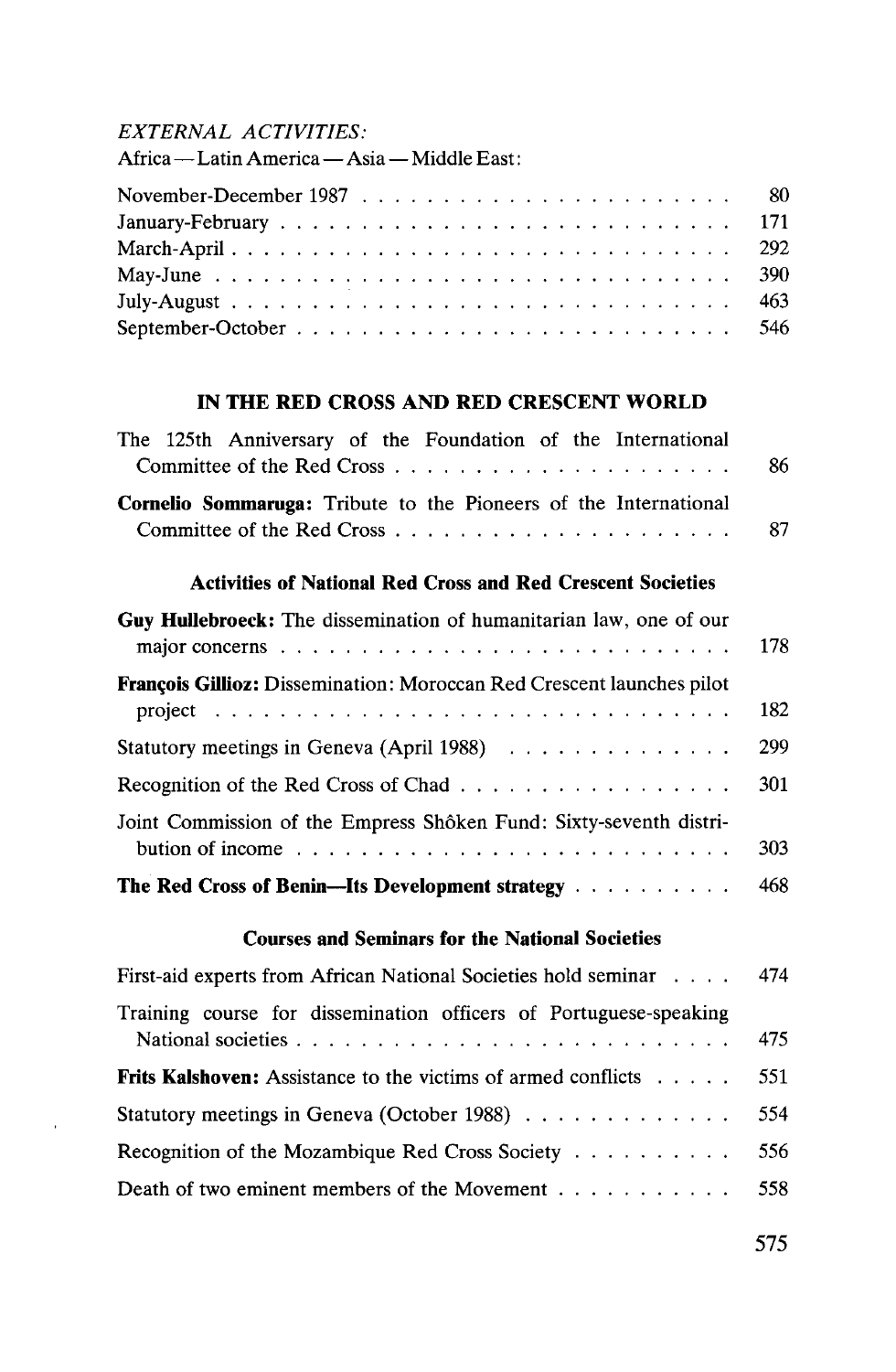## **MISCELLANEOUS**

| States party to Protocols of 8 June 1977 (as at 31 December 1987).                                                                               | 92. |
|--------------------------------------------------------------------------------------------------------------------------------------------------|-----|
| Accession of Guyana to the Protocols                                                                                                             | 95  |
|                                                                                                                                                  | 185 |
| Accession of the Democratic People's Republic of Korea to Protocol I.                                                                            | 187 |
|                                                                                                                                                  | 187 |
| Accession of the State of Qatar to Protocol I                                                                                                    | 307 |
| <b>Message from the International Red Cross and Red Crescent Movement</b><br>to the Third Special Session of the United Nations General Assembly | 396 |
| 125th Anniversary of the Movement                                                                                                                |     |
| Scientific Symposium on the Precursors of the Red Cross (October 1988)                                                                           | 400 |
| Accession to the Protocols of the Republic of Liberia                                                                                            | 476 |
| Thirteenth Round Table of the International Institute of Humanitarian                                                                            | 560 |
| Accession to the Protocols of the Solomon Islands                                                                                                | 566 |
| Accession to the Protocols of the Federal Republic of Nigeria $\dots$                                                                            | 566 |

## **BOOKS AND REVIEWS**

| Human Rights in internal strife: their international protection (Theodor                                       |     |
|----------------------------------------------------------------------------------------------------------------|-----|
|                                                                                                                | 96  |
|                                                                                                                | 98  |
| The spirit and structure of the Red Cross (Anton Schlögel)                                                     | 189 |
| Historia de la Cruz Roja Española (Josep Carles Clemente)                                                      | 191 |
| Los derechos humanos en el sistema interamericano—Recopilación de                                              |     |
| instrumentos básicos en el estadounidense en el estadounidense de la estadounidense de la estadounidense de la | 193 |
| The treatment of Prisoners under International Law (Nigel Rodley).                                             | 308 |
| Journal of Peace Research: Special issue of humanitarian law of armed                                          |     |
|                                                                                                                | 309 |
|                                                                                                                | 311 |